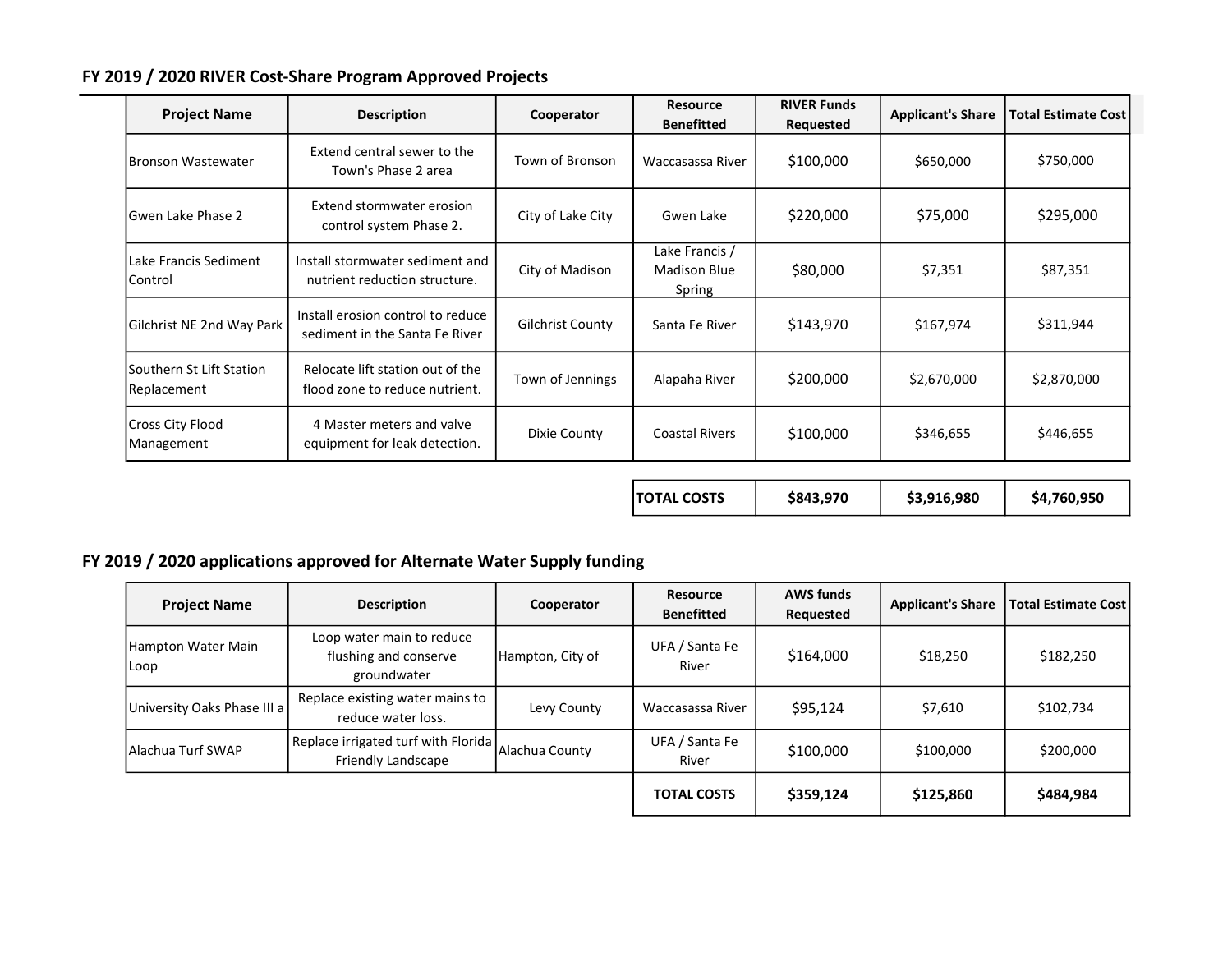## FY 2019 / 2020 applications that require further development

| <b>Project Name</b>                               | <b>Description</b>                                                         | Cooperator                       | <b>Resource</b><br><b>Benefitted</b> | <b>Amount Requested</b> | <b>Applicant's Share</b> | <b>Total Estimate Cost</b> |
|---------------------------------------------------|----------------------------------------------------------------------------|----------------------------------|--------------------------------------|-------------------------|--------------------------|----------------------------|
| Poe Springs Sediment<br>removal                   | Removal of sediment form the<br>spring pool                                | Alachua County                   | Poe Spring                           | $$259,970.00$ \$        |                          | \$259,970.00               |
| Lake Santa Fe Canal                               | Data collection to determine<br>sediment in the canal.                     | Alachua County BOCC              | Lake Santa FE canal                  | $$105,000.00$ \$        | 10,000                   | \$115,000.00]              |
| Archer Woods Service<br>Line                      | Replacement of aging water lines<br>in Archer Woods.                       | Archer, City of                  | <b>UFA</b>                           | $$68,200.00$ \$         | 68,200                   | \$136,400.00               |
| Archer Park Road<br>Stormwater                    | Construct stormwater<br>conveyance system                                  | Archer, City of                  | <b>Flood Protection</b>              | $$109,800.00$ \$        | 109,800                  | \$219,600.00               |
| <b>Bradford Co Water Oak</b><br>Creek             | Tree debris removal in Water Oak<br>Creek                                  | <b>Bradford County</b>           | <b>Flood Protection</b>              | $$1,350,000.00$ \$      |                          | \$1,350,000.00             |
| <b>Bradford County Alligator</b><br>Creek trap    | Installation of a trash trap in<br><b>Alligator Creek</b>                  | <b>Bradford County</b>           | <b>Alligator Creek</b>               | $$150,000.00$ \$        |                          | \$150,000.00               |
| <b>Branford Spring</b>                            | Removal of sediment form the<br>spring vent and public access<br>system    | Branford, Town of                | <b>Branford Spring</b>               | $$500,000.00$ \$        |                          | \$500,000.00               |
| Santa Fe Park Restroom                            | Restroom well and septic system<br>construction                            | <b>Gilchrist County BOCC</b>     | Santa Fe River                       | \$187,730.40\$          |                          | \$187,730.40               |
| <b>Gum Swamp Rd</b><br>Improvements               | Remediation of land clearing that Jefferson County<br>resulted in erosion  | <b>BOCC</b>                      | tormwater Treatmer                   | \$97,655.25             | \$<br>45,000             | \$142,655.25               |
| <b>CR 300</b>                                     | Additional funding to complete<br>previously awarded project.              | Lafayette County<br><b>BOCC</b>  | <b>Flood Protection</b>              | \$537,060.00 \$         |                          | \$537,060.00               |
| Lawtey Water Main<br>Replacements                 | Replacement of aging<br>infrastructure                                     | Lawtey, City of                  | <b>UFA</b>                           | $$1,773,000.00$ \$      |                          | \$1,773,000.00             |
| University Oaks Phase IV                          | Replacement of aging<br>infrastructure                                     | Levy County                      | <b>UFA</b>                           | $$341,401.65$ \$        | 0                        | \$341,401.88               |
| Madison Co Old Camp Rd                            | Increase storage in previously<br>permitted pond                           | <b>Madison County</b>            | <b>Flood Protection</b>              | \$279,712.00 \$         | 370,850                  | \$650,562.00               |
| Old Jail Lift Station<br>Rehabilitation           | Wet well lining to reduce<br>infiltration.                                 | Monticello, City of              | Wacissa BMAP                         | \$98,500.00 \$          |                          | \$98,500.00                |
| <b>TCWSD System Loss</b><br>Monitoring            | Installation of 4 master meters for Taylor Coastal Water<br>leak detection | and Sewer District               | <b>UFA</b>                           | $$100,000.00$ \$        |                          | \$100,000.00               |
| <b>Stormwater Restoration</b><br><b>Taylor Co</b> | Replacement of constricted<br>stormwater conveyance systems.               | Taylor County BOCC               | tormwater Treatmer                   | \$60,256.00 \$          |                          | \$60,256.00                |
| Modify Water Behavior in<br>lthe Nature Coast     | Education campaign to change<br>behavior of area residents.                | UF/IFAS Extension<br>Levy County | <b>Water Conservation</b>            | $$8,521.00$ \$          |                          | \$8,521.00                 |